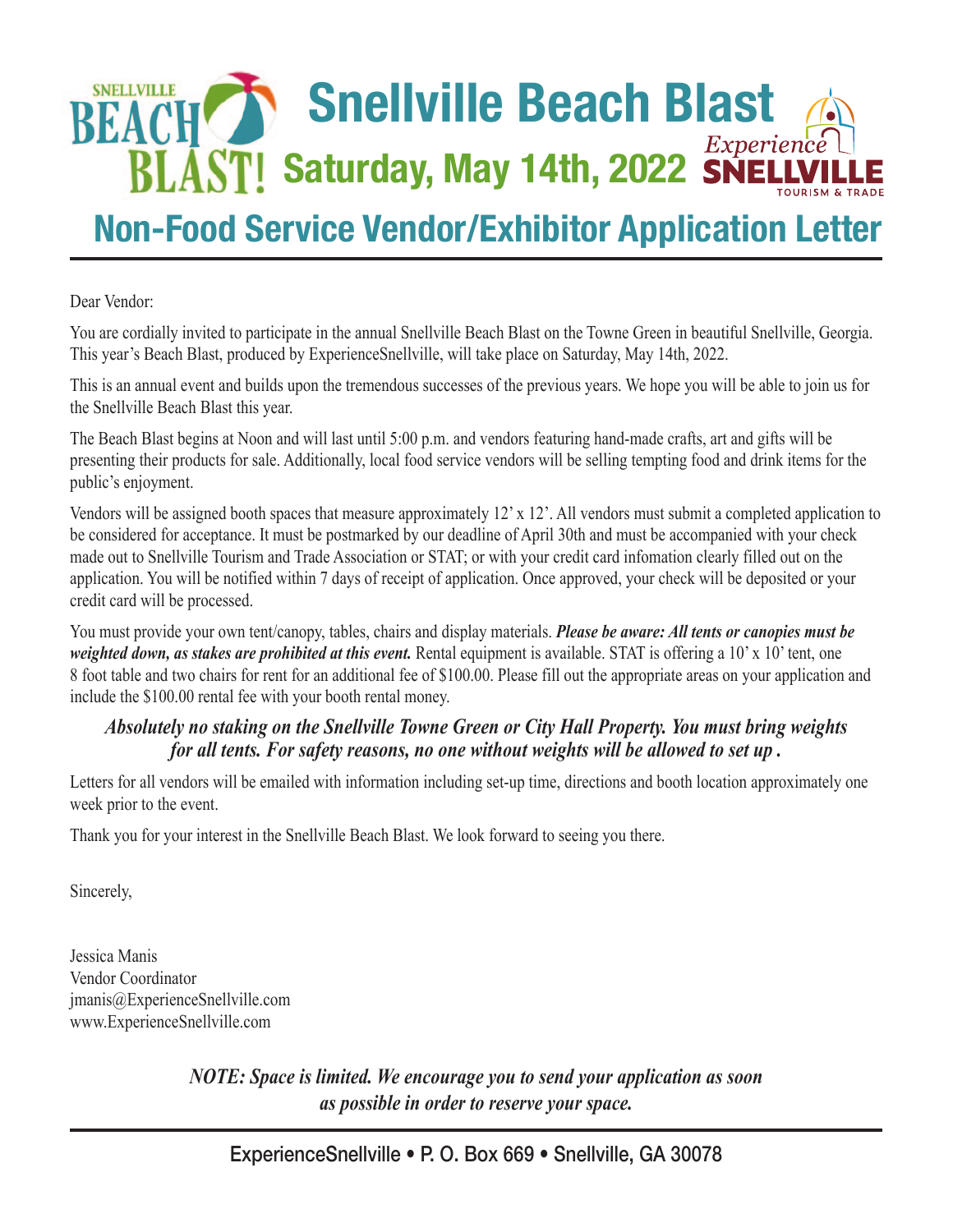

## **Non-Food Service Vendor/Exhibitor Rules and Regulations**

#### **BEACH BLAST AREA AND BOOTH SPACE:**

The Beach Blast area for vendors will be in front of Snellville City Hall on Oak Road or on the Towne Green in downtown, Snellville, Georgia. You will be notified by the Beach Blast Committee as to the location assigned to you based on order of submission and the needs of the Beach Blast. In your notification, you will be given arrival and set-up instructions as well as a parking pass to the event.

#### **ENTRY REQUIREMENTS:**

- 1. Submit three (3) photos of the crafts you will be selling, with at least one being of your display set-up.
- 2. Enclose a check for the entry fee made out the Snellville Tourism and Trade Association or fill out clearly and completely the credit card section of the application. You will be notified within 7 days of receipt of application. Once approved, your check will be deposited or credit card will be processed.
- 3. Complete and sign the application form which includes a Hold Harmless Agreement. *The form must be signed if you wish to participate in the festival.*

#### *Deadline for application to be submitted is midnight, April 30th, 2022.*

#### **BOOTH SIZE AND FEES:**

Your vendor space will be approximately 12' x 12'. The entry fee is \$75 per event. More than one booth space may be rented. The charge for two booths is \$140.00. *\$25.00 per booth space is non-refundable if event is cancelled.* Electricity per hookup, if desired, will be an additional \$25.00. All vendors must be under a canopy or tent of at least 10' x 10'and securely anchored with weights.

#### *There is absolutely no staking on the Snellville Towne Green or City Hall Property. You must bring weights for all tents. For safety reasons, no one without weights will not be allowed to set up .*

#### **TAXES:**

Vendors are responsible for collecting and submitting all required taxes. Gwinnett County currently collects 6% sales tax.

#### **SECURITY AND INSURANCE:**

Snellville Police will be on duty during the event. However, we cannot be responsible or liable for any injury in your booth to any customer or vendor and/or, loss and/or damage to property in your booth for any reason. You will be responsible for any insurance coverage for your personal property and/or injury to any customer/persons in your booth.

#### **DISPLAYS, TABLES AND CHAIRS:**

Vendors must bring their own display materials such as easels, display screens, shelves, etc. All tables and/or chairs must be furnished by the vendor. Rental equipment is available. STAT is offering a 10' x 10' tent, one 8 foot table and two chairs for rent for an additional fee of \$100.00. Please fill out the appropriate areas on your application and include the \$100.00 rental fee with your booth rental money. All tables must be draped to the ground on all sides. Booths must be kept clean and barrier free at all times and the area must be left clean at the end of the Beach Blast. All trash disposal is the responsibility of the vendor. Vendors are to provide their own trash bags and may dispose of the trash at the end of the event in the large dumpster behind City Hall or by hauling it away. *Trash cans in the event area are for customer use only.* All items not displayed for sale must be kept under your tables and/or out of sight.

#### **SET UP AND BREAKDOWN:**

Set-up begins on Saturday, May 14th. You will receive specific set-up times and directions with your confirmation. You should have your area ready to greet customers by Noon. Show hours are from Noon until 5:00 p.m. You will receive break-down instructions along with your confirmation. YOU ARE RESPONSIBLE FOR LEAVING YOUR BOOTH AREA CLEAN!

*There will be a \$100.00 fee to the responsible vendor if the booth area is not left clean.*

*No vehicles will be allowed on the Towne Green after 30 minutes after the event.* 

*SMOKING IS NOT ALLOWED IN THE BEACH BLAST AREA!* 

*My signature on my application signifies that I have read and understand the rules and regulations.*